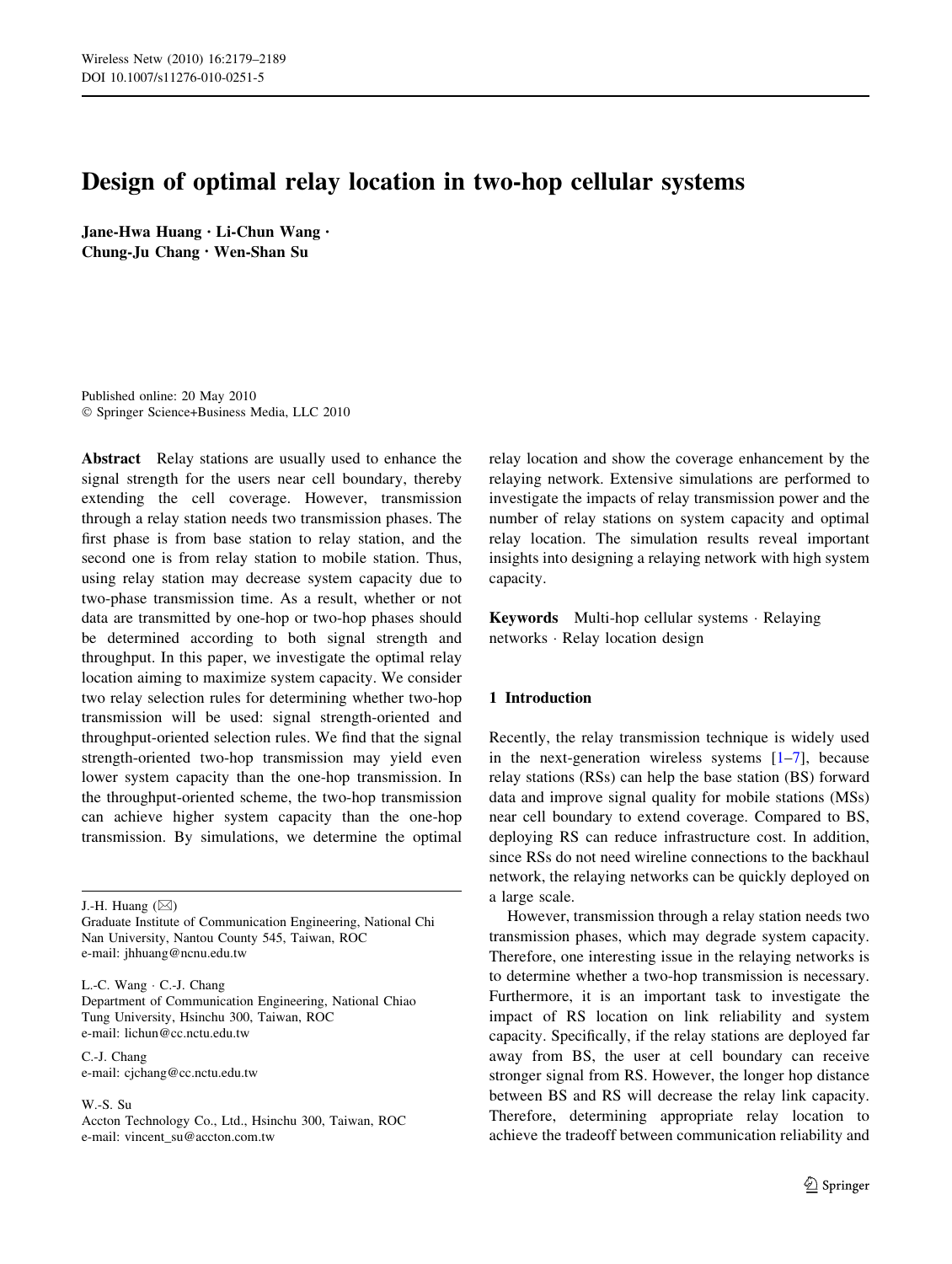<span id="page-1-0"></span>system capacity is an essential issue in the relaying networks.

This paper aims to determine the optimal relay location in a two-hop network to maximize system capacity subject to the outage probability requirement. We consider two relay selection principles for deciding whether a two-hop relaying transmission will be used. The first one is the signal strength-oriented selection rule, which is to compare the received signal strength directly from BS and that from RS. The link with stronger signal strength will be adopted for data transmission to improve link reliability. The second scheme is the throughput-oriented selection rule. According to this selection scheme, each user will estimate the effective transmission rate for the link directly from BS and that via the two-hop communication. Then, the user selects the link with higher effective transmission rate. We also consider two time-slot allocation schemes: equal timeduration and equal user-throughput schemes. The former scheme allocates each user with the same fraction of time for data transmission. The later one allocates the radio resource (e.g. time-slot) to make each user with the same throughput. We investigate the impact of time-slot allocation scheme on the optimal relay location. Moreover, we show the coverage enhancement while the RSs are deployed at the optimal locations.

Traditionally, the relaying communications are mostly used in the ad hoc networks  $[5, 6, 8, 9]$  $[5, 6, 8, 9]$  $[5, 6, 8, 9]$  $[5, 6, 8, 9]$  $[5, 6, 8, 9]$  $[5, 6, 8, 9]$  $[5, 6, 8, 9]$  $[5, 6, 8, 9]$ . Recently, as deploying ubiquitous broadband wireless networks has become a critical topic, the relaying transmission is also widely exploited by the infrastructure-based wireless networks [[3,](#page-8-0) [7,](#page-8-0) [10](#page-8-0)]. In the literature, the performance studies for relaying networks mainly focus on capacity enhancement  $[10-12]$  $[10-12]$  and coverage extension  $[13, 14]$  $[13, 14]$  $[13, 14]$  $[13, 14]$ . In  $[15]$  $[15]$ , the authors discussed three typical resource allocation schemes for relaying networks, including relaying in time-domain, relaying in frequency-domain, and hybrid time/frequencydomain relaying schemes. The work in [\[16](#page-9-0)] studied the impacts of the number of RSs and relay transmission power on throughput, given the locations of RSs. In [\[14](#page-9-0)], it was shown that the relaying node selection method can significantly affect the system coverage.

Different from the previous works, the main contribution of this paper is to investigate the impact of relay location on system capacity with considering the two-phase transmission overhead. In addition, by simulations we compare the capacity performance for two relay selection schemes, and we determine the optimal relay location. We also investigate the impacts of radio channel, relay transmission power, and the number of deployed RSs in a cell on the optimal relay location and the system capacity. The results obtained from extensive simulations can provide useful guidelines for network design to enhance system capacity in the relaying networks.

The rest of this paper is organized as follows. Section 2 describes the relaying network architecture and the radio channel effects. In Sect. [3,](#page-3-0) we clarify the tradeoff between link reliability and system capacity, and perform the optimization design for relay location. In Sect. [4,](#page-3-0) we discuss the relay selection rules and time-slot allocation schemes. Performance evaluations are shown in Sect. [5.](#page-5-0) Conclusions are given in Sect. [6](#page-8-0).

## 2 Relaying network architecture and assumptions

#### 2.1 Network architecture and multihop relay operation

We consider a two-hop relaying network as shown in Fig. 1. Each cell consists of one BS and  $K$  RSs, each with an omni-directional antenna. The coverage radii of BS and RSs are  $r_{\rm bs}$  and  $r_{\rm rs}$ , respectively. The RSs are regularly deployed around the BS with the separation distance  $d_{br}$ between BS and RS. There are N MSs uniformly distributed in the cell. If one-hop transmission is used, the transmission rate between BS and MS is  $R_{bm}$ . If two-hop transmission is selected, the transmission rate between BS and RS is  $R_{\text{br}}$ , and that between RS and MS is  $R_{\text{rm}}$ . Clearly, the relaying communication can improve link reliability due to shorter hop distance, but may lower system capacity due to two-phase transmission time. Therefore, one important task in relaying networks is how to decide whether a user should use the two-hop communication. Besides, since the hop distance affects the transmission rates  $R_{\rm br}$  and  $R_{\rm rm}$ , another challenge is designing the relay location to achieve the tradeoff between link reliability and system capacity.

In general, there are two typical relaying operation modes in the multihop cellular networks, namely, trans-parent and non-transparent relay modes [\[1](#page-8-0), [2\]](#page-8-0). The transparent mode aims at enhancing throughput, while the non-transparent mode is mainly used to extend coverage. In the transparent relay mode, an MS can directly receive the



Fig. 1 The architecture of a two-hop relaying network with one BS and  $K$  RSs.  $\bf{a}$  A two-hop relay netweork. **b** Transmission rate between transmitter and receiver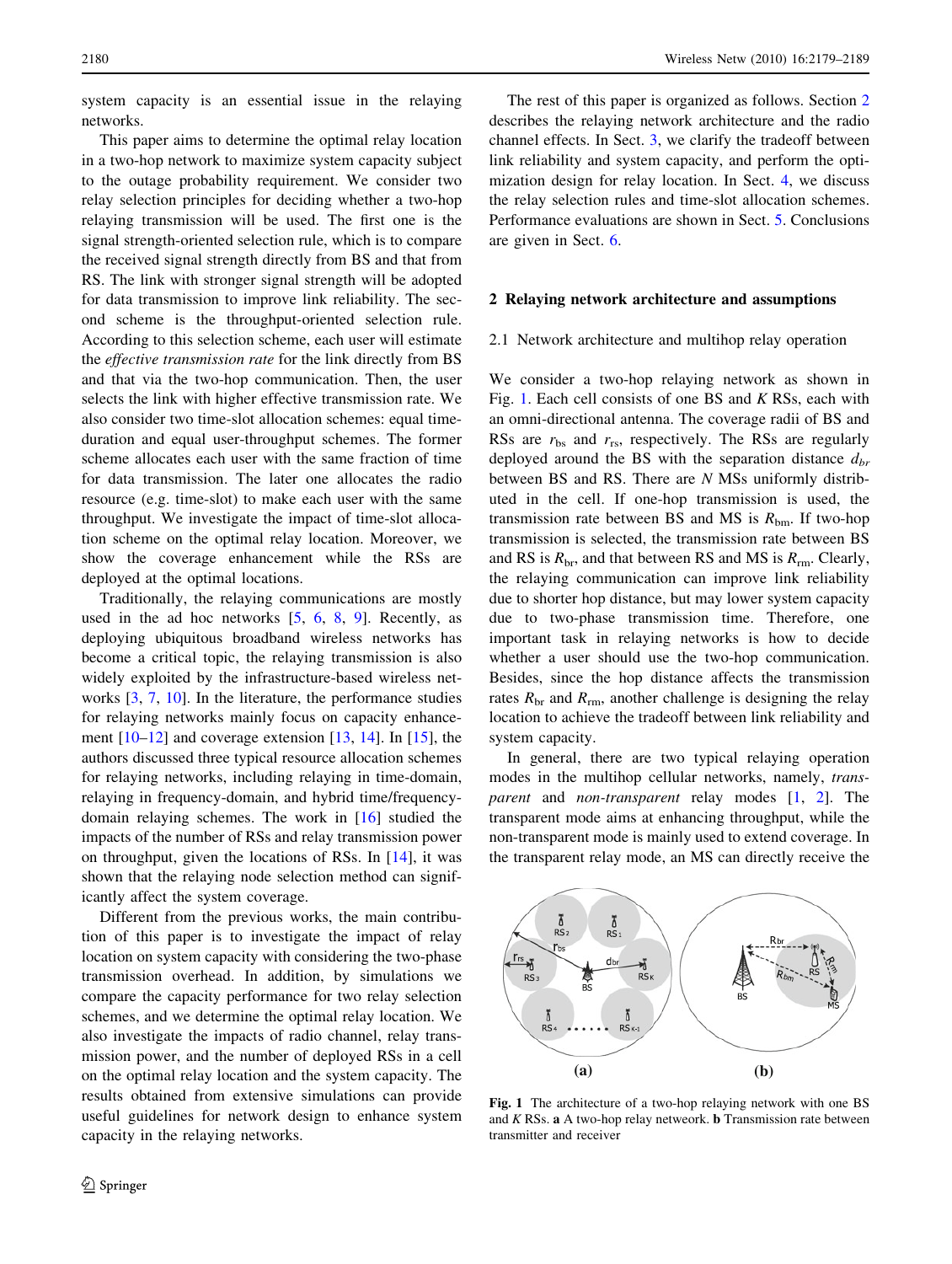<span id="page-2-0"></span>control information from BS, which identifies the duration and the subchannel for each RS to forward users' data. By this resource allocation information, an MS can estimate the channel quality from each RS according to the associated subchannel pilot symbols. In the non-transparent relay mode, each RS needs to transmit the control information including its relay preamble. Thus, an MS can estimate the channel quality of each RS directly by the relay preamble, and then decide which RS will be used.

## 2.2 Radio channel effects

This paper considers the radio channel effects of path loss and shadowing [[17](#page-9-0)]. Subject to path loss, the received power strength decays with the propagation distance r between the transmitter and the receiver. Shadowing is caused by obstacles between the transmitter and the receiver. Generally, shadowing can be modeled by a lognormal random variable  $10^{2/10}$ . Therefore, supposing that the transmission power is  $P_t$ , the received power can be written as

$$
P_r = P_t \cdot (L_r)^{-1} \cdot 10^{\xi/10}.
$$
 (1)

where  $L_r$  represents the path loss.  $\xi$  is a Gaussian distributed random variable with zero mean and standard deviation  $(\sigma)$ ; and the probability of density function  $(pdf)$ is defined as

$$
f_{\xi}(\xi) = \frac{1}{\sqrt{2\pi}\sigma} \exp(-\frac{\xi^2}{2\sigma^2}).
$$
 (2)

According to the system model for IEEE 802.16j with relay stations [\[18](#page-9-0)], the path loss can be modeled as

$$
L_r(dB) = \begin{cases} 20\log_{10}(\frac{4\pi r}{\lambda}) & \text{for } r \leq r'_0\\ A + 10\gamma \log_{10}(\frac{r}{r_0}) + \Delta L_{f_c} + \Delta L_{h_t} & \text{for } r > r'_0 \end{cases}
$$
(3)

where  $\lambda$  is the wavelength in meter;  $r_0 = 100$  (m) is a reference distance;  $\gamma$ ,  $r'_{0}$ , and A are the parameters depending on the propagation environment. Assume that the antenna height of the transmitter (BS or RS) is  $h<sub>b</sub>$ . For flat terrain,  $\gamma$  is defined as

$$
\gamma = 3.6 - 0.005h_{\rm b} + \frac{20}{h_{\rm b}}.\tag{4}
$$

Let  $f_c$  be the carrier frequency, and  $h_t$  be the antenna height of the receiver (RS or MS). According to [\[18](#page-9-0)],  $r'_0$  and A are given as

$$
r'_0 = r_0 10^{-\left(\frac{\Delta L_{fc} + \Delta L_{h_1}}{10\gamma}\right)}\tag{5}
$$

$$
A = 20\log_{10}\left(\frac{4\pi r_0'}{\lambda}\right) \tag{6}
$$

where

$$
\Delta L_{f_c} = 6 \log_{10} \left( \frac{f_c(\text{MHz})}{2,000} \right) \tag{7}
$$

$$
\triangle L_{h_{t}} = \begin{cases}\n-10 \log_{10}(\frac{h_{t}}{3}), & \text{for } h_{t} \le 3 \text{ m} \\
-20 \log_{10}(\frac{h_{t}}{3}), & \text{for } h_{t} > 3 \text{ m}.\n\end{cases}
$$
\n(8)

### 2.3 Link reliability

The transmission is outaged if the signal-to-noise ratio (SNR) is lower than a specified threshold  $z_{\text{th}}$ . Let  $N_0$  be the noise power. Subject to the radio channel effects, the outage probability for the transmission can be calculated as

$$
P_{\text{outage}} = Pr[SNR < z_{\text{th}}]
$$
  
= 
$$
Pr\left[\frac{P_{\text{t}} \cdot (L_r)^{-1} \cdot 10^{\zeta/10}}{N_0} < z_{\text{th}}\right].
$$
 (9)

In this paper, we consider the area outage probability [\[19](#page-9-0)]. Suppose that the receivers are uniformly distributed in a circular area centered at the transmitter with radius  $r_c$ . The area outage probability is defined as

$$
P_{o} = \frac{1}{\pi r_{c}^{2}} \int_{0}^{r_{c}} Pr\left[\xi < 10 \log_{10} z_{th} L_{r} \frac{N_{0}}{P_{t}}\right] 2\pi r dr
$$
  
\n
$$
= \frac{2}{r_{c}^{2}} \int_{0}^{r_{c}} \left[ \int_{-\infty}^{10 \log_{10} z_{th} L_{r} \frac{N_{0}}{P_{t}} f_{\xi}(\xi) d\xi \right] r dr
$$
  
\n
$$
= \frac{2}{r_{c}^{2}} \int_{0}^{r_{c}} (1 - Q(\frac{10 \log_{10} z_{th} L_{r} \frac{N_{0}}{P_{t}}}{\sigma})) r dr
$$
  
\n
$$
= f_{z_{th}}(r_{c}).
$$
  
\n(10)

where

$$
Q(z) = \int_{z}^{\infty} \frac{1}{\sqrt{2\pi}} e^{-y^2/2} dy.
$$
 (11)

Suppose that the outage probability requirement is  $P_{\text{o,rea}}$ . The corresponding maximum reception range is  $r_{MAX}$  =  $f_{z_{\text{th}}}^{-1}(P_{\text{o,req}})$  for a modulation and coding scheme (MCS) with the SNR threshold  $z<sub>th</sub>$ . That is, if the separation distance between receiver and transmitter is less than  $r_{MAX}$ , the average outage probability can be less than  $P_{\text{o,req}}$  for the given MCS. In (10), the outage probability  $P_0$  is a nonlinear function of coverage radius. By the numerical method, we can obtain the maximum reception range  $r_{MAX} = f_{z_{th}}^{-1}(P_{o,req}).$ 

This paper considers the effects of path loss and shadowing on the system-level performance (such as the cell capacity and coverage) for simplicity, as the system-level analysis in [[20,](#page-9-0) [21\]](#page-9-0). If the multipath fading is considered, a proper fading margin is required. Therefore, the cell coverage and per-user throughput will decrease. However, the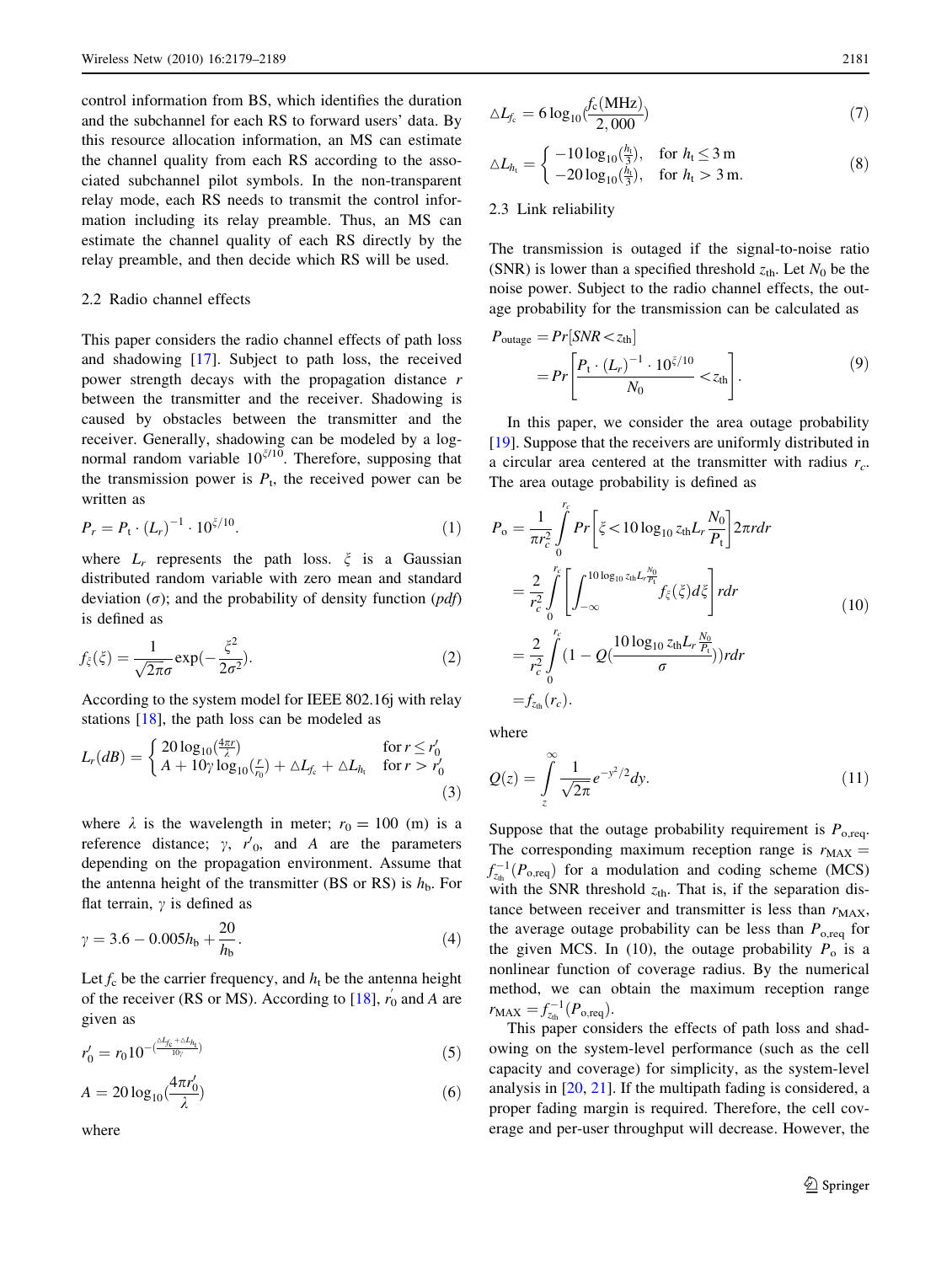<span id="page-3-0"></span>proposed optimal relay-location design approach in Sect. 3 still can be straightforwardly applied to the case including the effect of small-scale fading. We also note that the linklevel simulations to find the SNR threshold  $z<sub>th</sub>$  actually have incorporated the impact of multipath fading [\[22](#page-9-0)].

### 3 Optimal relay location design

Link reliability and throughput are both essential factors in designing a relaying network. From a link reliability perspective, deploying RSs far away from BS can improve the signal strength for the users near cell boundary. However, from the link capacity standpoint, it is better to deploy the RSs near the BS since a higher relay link capacity between BS and RS can forward more traffic for the users.

To achieve the tradeoff between link reliability and throughput, we formulate an optimization problem to find out the optimal relay location, aiming to maximize system capacity subject to the outage probability requirement. The system capacity C is defined as the aggregated throughput of BS. In a relaying network, the system capacity indeed depends on the relay location, the relay link selection rule, and the resource allocation scheme as detailed in Sect. 4. The decision variables in the optimization problem include the relay location  $d_{\text{br}}$ , the direct link set  $S_{bm}$ , and the relay link set  $S_{rm}$ . According to the relay link selection rule, the users in the set  $S_{bm}$  will receive their data via the direct link from BS, and those in  $S_{\text{brm}}$  will use the two-hop transmission. Based on these considerations, the capacity maximization issue can be formulated as a nonlinear programming problem as expressed in the following:

MAX 
$$
C(\text{Overall throughput of a cell})
$$
 (12)  
\n $d_{\text{br}}, S_{\text{brm}}, S_{\text{brm}}$  (P,  $\langle P \rangle$  if using direct link

subject to 
$$
\begin{cases} P_{\text{o,bm}} \leq P_{\text{o,req}}, & \text{if using direct link,} \\ P_{\text{o,br}}, P_{\text{o,rm}} \leq P_{\text{o,req}}, & \text{otherwise.} \end{cases}
$$
 (13)

In (13),  $P_{\text{o,br}}$ ,  $P_{\text{o,rm}}$ , and  $P_{\text{o,bm}}$  represent the outage probabilities for the link between BS and RS, that between RS and MS, and that between BS and MS, respectively. The constraint states the link reliability requirement that the outage probability in each link should be less than an outage probability threshold  $P_{\text{o,rea}}$ .

#### 4 Relay selection rules and time-slot allocation schemes

In a two-hop relaying network as shown in Fig. [1,](#page-1-0) the data packets can be delivered directly from the BS or relayed by the RS. The system capacity and per-user throughput are dependent on the rate adaptation, relay link selection rule,



Fig. 2 Procedures of the resource allocation for a user, including three steps: (1) rate adaptation, (2) relay link selection, and (3) timeslot allocation

and time-slot allocation scheme, as the procedures shown in Fig. 2. We explain these three steps in the following.

## 4.1 Distance-based rate adaptation

In a wireless multihop network, the separation distance between the transmitter (BS/RS) and the receiver (RS/MS) will affect the throughput and the transmission PHY mode (i.e., the modulation and coding scheme). In this paper, we consider seven transmission PHY modes in the IEEE 802.16 System as listed in Table [1.](#page-4-0) In the table, the SNR thresholds and the net data rates for the transmission PHY modes are shown [[22\]](#page-9-0). According to the transmission power  $(P_t)$ , the SNR threshold  $(z<sub>th</sub>)$ , and the outage probability requirement  $(P<sub>o,rea</sub>)$ , we can determine the maximum reception range  $r_{MAX,j}$  for each transmission mode as discussed in Sect. [2.3](#page-2-0), where  $r_{\text{MAX},1} > r_{\text{MAX},2} > \cdots$  $r_{MAX,7}$ . In principle, the communication pairs with a shorter separation distance can adopt a transmission mode with higher net data rate. Suppose that the separation distance between transmitter and receiver is  $d_{\text{TX,RX}}$ . By the distance-based rate adaptation, the transmission PHY mode is determined as

Transmission PHY mode = j, if  $r_{MAX,i+1} < d_{TX,RX} \le r_{MAX,i}$ .  $(14)$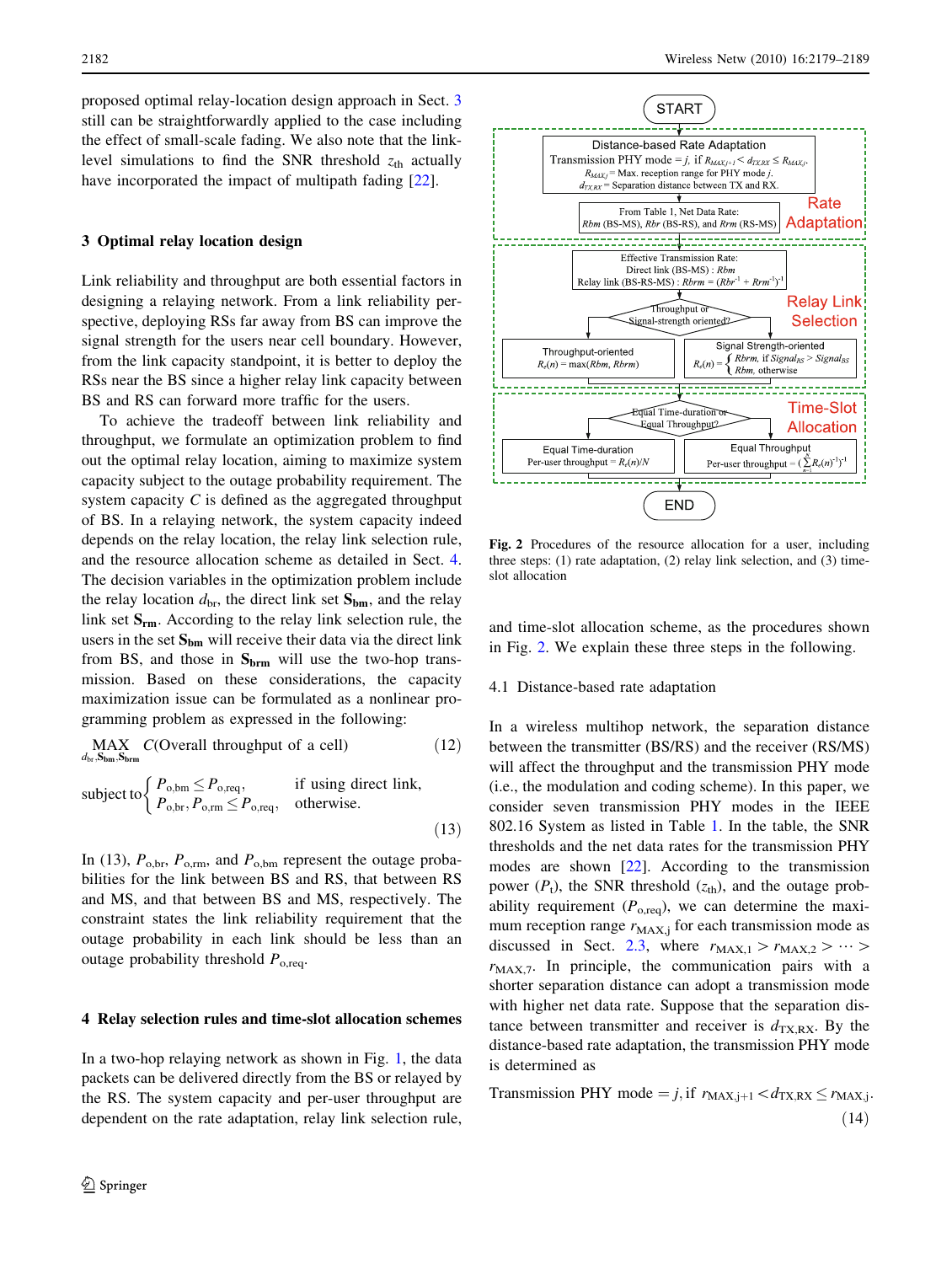<span id="page-4-0"></span>Table 1 The SNR threshold and the net data rate for seven modulation and coding schemes in the IEEE 802.16 System

| <b>MCS</b>     | Modulation  | Code rate | $SNR$ (dB) | Net date rate<br>(Mbit/s) |
|----------------|-------------|-----------|------------|---------------------------|
|                | <b>BPSK</b> | 1/2       | 0.0        | 1.29                      |
| $\overline{c}$ | <b>OPSK</b> | 1/2       | 2.5        | 2.59                      |
| 3              | <b>OPSK</b> | 3/4       | 6.0        | 3.88                      |
| 4              | 16-OAM      | 1/2       | 9.0        | 5.18                      |
| 5              | 16-OAM      | 3/4       | 12.0       | 7.77                      |
| 6              | 64-OAM      | 2/3       | 16.0       | 10.37                     |
| 7              | 64-OAM      | 3/4       | 21.0       | 11.66                     |

By this distance-based rate adaptation, the outage probability requirement for each link can be ensured. Furthermore, once the transmission PHY mode is given, from Table 1 we can obtain the net data rate for each link, i.e., the net data rate for the direct link between BS and MS  $(R_{bm})$ , that between BS and RS  $(R_{\text{br}})$ , and that between RS and MS  $(R_{rm}$ ).

## 4.2 Relay link selection rules

• Throughput-Oriented (TO) Selection Rule:

In this scheme, data will be delivered by two-hop transmission if forwarding the packet by relay station can achieve higher effective transmission rate. Clearly, the objective of this scheme is to increase per-user throughput. Let  $P$  be the packet size. With two transmission phases, the effective transmission rate  $R_{\rm brm}$  for the two-hop communication can be given as

$$
R_{\text{brm}} = \frac{P}{t_{\text{BS}-\text{RS}-\text{MS}}} \tag{15}
$$

$$
=\frac{P}{\frac{P}{R_{\text{br}}} + \frac{P}{R_{\text{m}}}} = \left(\frac{1}{R_{\text{br}}} + \frac{1}{R_{\text{rm}}}\right)^{-1}
$$
(16)

where  $t_{\text{BS-RS-MS}} = \frac{P}{R_{\text{br}}} + \frac{P}{R_{\text{cm}}}$  is the total two-phase transmission time. In this scheme, data will be delivered by two-hop communication, as long as

$$
R_{\rm brm} > R_{\rm bm}.\tag{17}
$$

Therefore, by the throughput-oriented selection rule, the transmission rate  $R_e(n)$  for user *n* is equal to

$$
R_{\rm e}(n) = \max(R_{\rm bm}, R_{\rm brm}).\tag{18}
$$

• Signal Strength-Oriented (SSO) Selection Rule:

In this scheme, the user will adopt the two-hop transmission to deliver data if the received signal strength from RS ( $Signal_{RS}$ ) is stronger than that from BS ( $Signal_{BS}$ ). Clearly, this scheme aims at improving the link reliability. In addition, the effective transmission rate  $R_e(n)$  is equal to

$$
R_{\rm e}(n) = \begin{cases} R_{\rm brm}, & \text{if } Signal_{\rm RS} > Signal_{\rm BS} \\ R_{\rm bm}, & \text{Otherwise.} \end{cases}
$$
 (19)

## 4.3 Time-slot allocation schemes

In this paper, two time-slot allocation schemes are considered: equal time-duration and equal user-throughput allocation schemes. The radio resource is allocated in a time division multiplexing (TDM) fashion. At each time slot, only one transmitter will send data. Therefore, the intra-cell interference is not considered in this paper. In other multihop cellular systems, BS and RSs may transmit data in parallel to improve spectrum efficiency and system capacity. However, such a concurrent transmission system should face a difficult challenge in managing the complicated interference.

#### • Equal Time-Duration (ETD) Allocation:

As shown in Fig.  $3(a)$ , in this scheme each user is allocated with the same fraction of time for data transmission, no matter whether the data are transmitted directly from BS or by two-hop communication. Consider a cell with  $N$  users, each with the effective transmission rate  $R_e(n)$ . Since all the users evenly share the radio resource, the system capacity is given as

$$
C = \frac{\sum_{n=1}^{N} R_{e}(n)}{N}.
$$
 (20)

# • Equal User-Throughput (EUT) Allocation: The main concept of this scheme is to allocate the timeslot so that all the users have the same throughput. This





Fig. 3 Frame structure for the equal time-duration and equal userthroughput allocation schemes with  $N$  users. (a) Equal time-duration allocation scheme: each user can send data in one slot of each frame. (b) Equal user-throughput allocation scheme: each user can send a packet with size  $P$  in each frame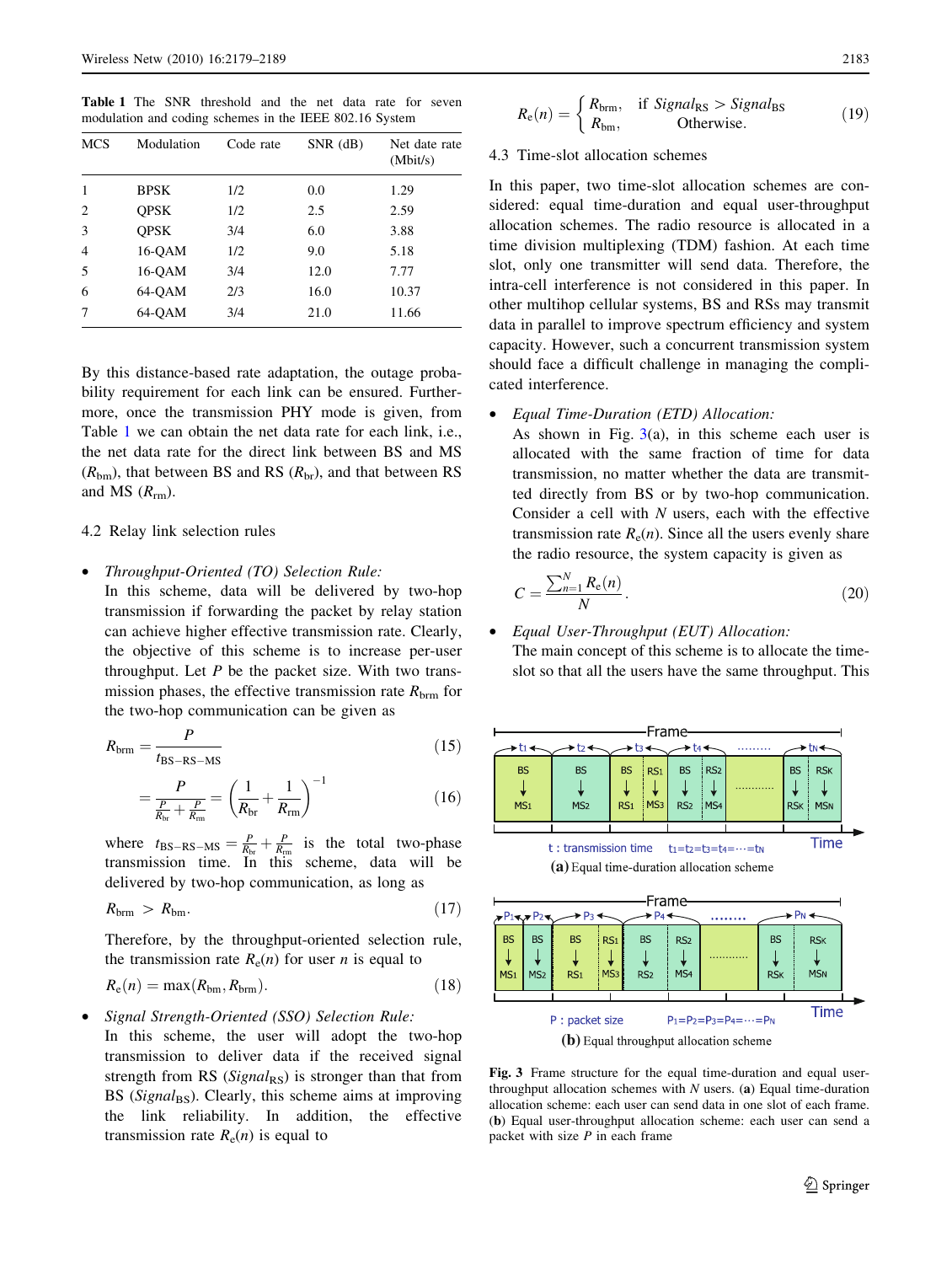<span id="page-5-0"></span>scheme can achieve the fairness for each user in terms of throughput. Suppose that during a time interval, each user can send a packet with the same size  $P$  as shown in Fig.  $3(b)$  $3(b)$ . The total transmission time for N packets is equal to  $\sum_{n=1}^{N} \frac{P}{R_e(n)}$ . Therefore, the system capacity can be expressed as

$$
C = \frac{\text{Total transmitted data bits}}{\text{Total transmission time}}
$$

Total transmission time  
\n
$$
= \frac{N \cdot P}{\sum_{n=1}^{N} \frac{P}{R_{e}(n)}} = N \cdot \left( \sum_{n=1}^{N} \frac{1}{R_{e}(n)^{-1}} \right)^{-1}.
$$
\n(21)

## 5 Simulation results

In this section, we compare the system capacity according to the throughput-oriented and signal strength-oriented relay selection rules, with considering the effect of relay location. Besides, we investigate the impacts of radio channel, the number of RSs, and the transmission power of RS on the system capacity and the optimal relay location. The system parameters are listed in Table 2. We consider seven transmission PHY modes as listed in Table [1](#page-4-0). The SNR threshold for outage events is  $z<sub>th</sub> = 0$  dB. The outage probability requirement is  $P_{\text{o,req}} = 0.1$ . With this requirement, the coverage radius of BS is  $r_{\text{bs}} = 1750$  (m) when the transmission power of BS is 40 dBm. Unless otherwise specified, there are 8 RSs in a cell, each with the transmission power of 37 dBm. The RSs are deployed around the BS shown in Fig. [1](#page-1-0), with the separation distance  $d_{\rm br}$ between BS and RS. In this paper, we consider  $N = 20$ active MSs uniformly distributed in the cell as an example. The MSs follow the resource allocation procedures in Fig. [2](#page-3-0) to decide whether the relaying transmission is used. We obtain the system performance by averaging the results from the 10,000-round simulation for a given relay

Table 2 System parameters

| Item                                                 | Nominal value   |
|------------------------------------------------------|-----------------|
| Carrier frequency $(f_c)$                            | 3.5 GHz         |
| System bandwidth $(BW)$                              | 3.5 MHz         |
| BS transmission power                                | 40 dBm          |
| RS transmission power                                | 37 dBm          |
| Coverage radius of BS $(r_{bs})$                     | 1750 m          |
| BS antenna height                                    | 30 <sub>m</sub> |
| RS antenna height                                    | $15 \text{ m}$  |
| MS antenna height                                    | 2 <sub>m</sub>  |
| Outage probability requirement $(P_{o, \text{req}})$ | 0.1             |
| Standard deviation for shadowing $(\sigma)$          | 8 dB            |
| Noise power $(N_0)$                                  | $-102$ dBm      |

location. In addition, by the exhaustive search method, we can find the optimal relay location.

5.1 Impact of relay link selection rule on system capacity and optimal relay location

Figure 4 shows the achieved system capacity versus the separation distance between BS and RS, where the equal time-duration allocation scheme is used. Clearly, the throughput-oriented two-hop transmission can improve system capacity. Furthermore, there exists an optimal relay location to maximize system capacity. In this example, the optimal relay location is 1,273 m. Besides, the throughputoriented selection scheme can achieve higher optimal system capacity than the signal strength-oriented scheme by 5.5%, and than the case without relay by 25.4%. This figure also shows that the signal strength-oriented two-hop transmission may yield lower system capacity than the onehop transmission. For example, if deploying RSs at the distance of 450 m, the system capacity is lower than that without RS by about 30%. These phenomenons are due to the fact that by the signal strength-oriented scheme, an MS will choose the relaying transmission as long as the MS is closer to the RS rather than the BS. Thus, when the MS is between BS and RS, the MS may still choose the two-hop communication although using the direct communication can achieve higher throughput. In result, the signal strength-oriented scheme achieves lower overall system capacity while it can improve signal quality. On the other hand, the throughput-oriented scheme will choose the relaying transmission only if the RS can help increase peruser throughput. Therefore, the throughput-oriented scheme can always achieve higher system capacity than the signal strength-oriented scheme.



Fig. 4 Achieved system capacity for different relay selection rules, where the equal time-duration allocation scheme is used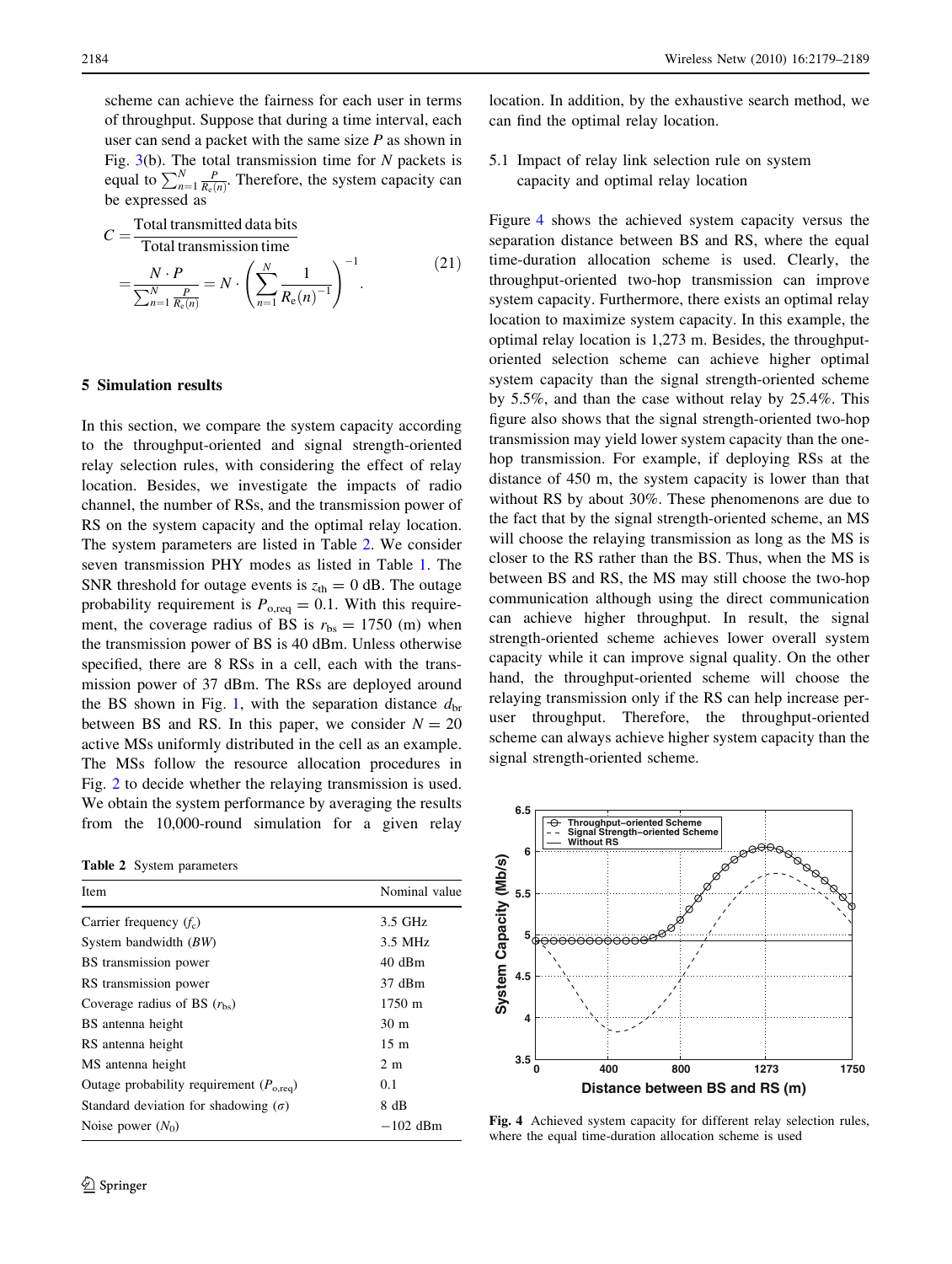<span id="page-6-0"></span>

Fig. 5 Achieved system capacity for different relay selection rules, where the equal user-throughput allocation scheme is used

Figure 5 illustrates the system capacity for the equal user-throughput allocation scheme. In the figure, the optimal relay location is 1,305 (m) for the throughput-oriented selection rule. It is shown in Figs. [4](#page-5-0) and 5 that the equal user-throughput allocation scheme achieves lower system capacity than the equal time-duration scheme. This is because the equal user-throughput scheme allocates more radio resource for the users with lower transmission rates to achieve the same throughput for each user, thereby lowering the overall system capacity.

## 5.2 Impact of relay selection rule on effective data rate and SNR

Figure 6 shows the probability mass function (PMF) of effective data rate  $R_e(n)$  for various relay selection rules using the equal time-duration scheme, where the RSs are deployed at the optimal location. In the multihop cellular system, the users near BS can be served directly by BS with higher data rates. Hence, in the figure the probability of higher data rate (e.g.,  $9 \sim 12$  Mb/s) for all the cases are almost the same. For the case without relay, the users near cell boundary are served by BS with very low data rates. Accordingly, many users have lower effective data rates. In this example, about 55% of the users experience the effective data rate lower than 4 Mb/s. Relay station can improve the effective data rate especially for the users near cell boundary. This figure shows that by using RSs, most of users can have effective data rate of  $4 \sim 6$  Mb/s. Noteworthily, according to the throughput-oriented selection rule, 13% of the users can have effective data rate of  $6 \sim 8$  Mb/s. However, by the signal strength-oriented scheme, only 1% of the users can achieve  $6 \sim 8$  Mb/s effective data rate. In the signal strength-oriented rule, the



**Fig. 6** The PMF of effective data rate  $R_e(n)$  according to different relay selection rules, where the equal time-duration allocation scheme is used and the RSs are deployed at the optimal locations

users near the RS will use the two-hop transmission with stronger signal strength. In result, the effective data rate decreases due to higher overall transmission time.

Figure 7 shows the complementary cumulative distribution function of the received SNR for the users. One can see that relay station can improve the received SNR. In the throughput-oriented scheme, the users near the relay may still use direct transmission from BS to improve per-user throughput. Because of longer hop distance, the received SNR in the throughput-oriented scheme is slightly lower than that in the signal strength-oriented scheme. However, the throughput-oriented scheme can increase system capacity as shown in Figs. [4](#page-5-0) and 5.



Fig. 7 The complementary CDF of users' SNR according to various relay selection rules, where the equal time-duration allocation scheme is used and the RSs are deployed at the optimal locations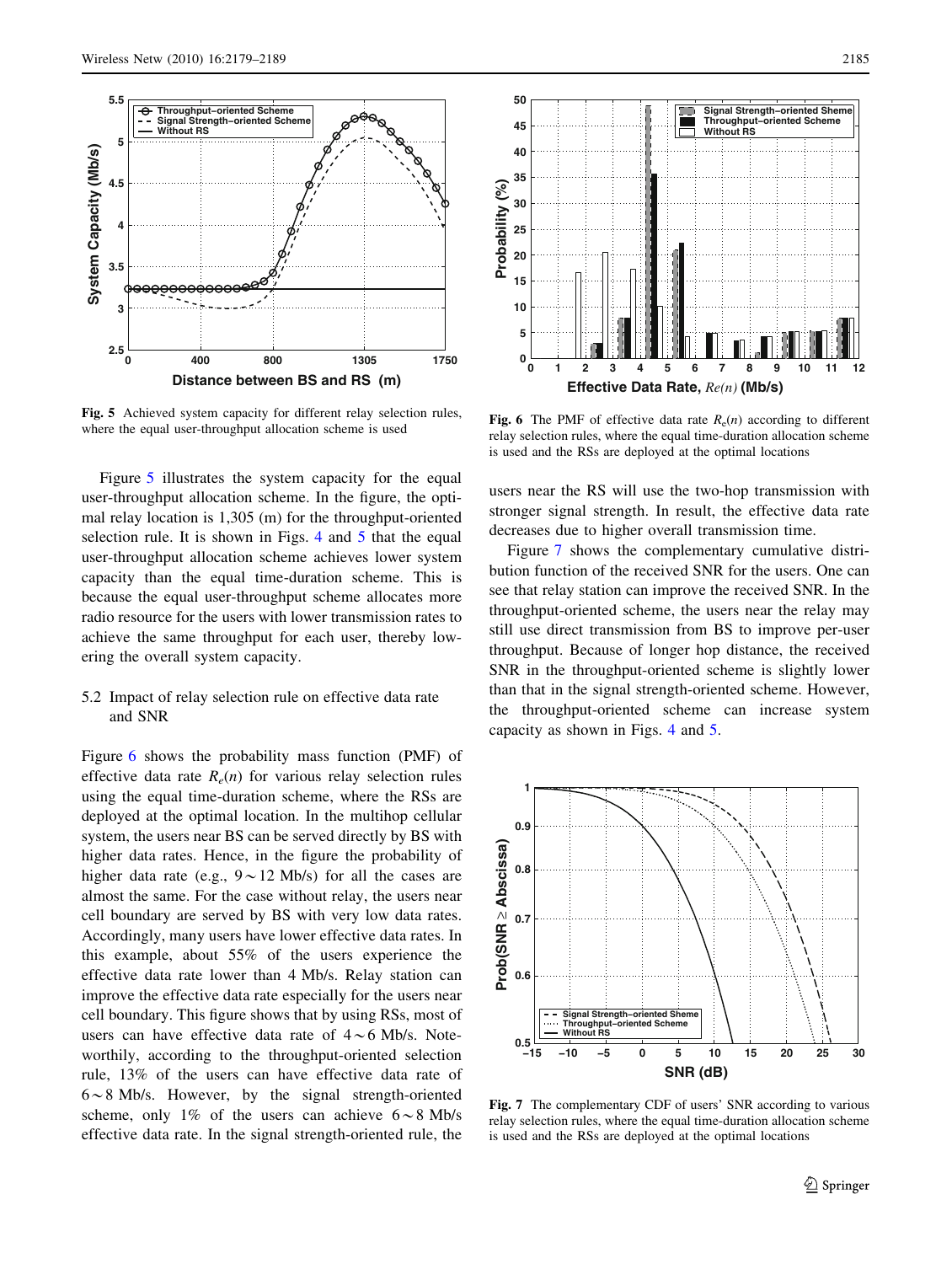**5.8**

**6**

<span id="page-7-0"></span>**6.2**



**RS transmission power (5W) RS transmission power (4W) RS transmission power (3W) RS transmission power (2W) RS transmission power (1W)**

**Optimal Relay Location: 1273**

Fig. 8 Achieved system capacity and optimal relay location for various relay transmission power, where there are 8 RSs in a cell

# 5.3 Impact of relay transmission power and the number of RSs on system capacity

Figure 8 shows the system capacity against the relay location for various RS transmission power, where there are 8 RSs in a cell. Obviously, there exists optimal relay location to maximize the system capacity. In addition, the optimal system capacity can be improved as the RS transmission power increases. Besides, to improve the throughput and the signal strength of outer users, the RS should be deployed closer to cell boundary as the transmission power decreases. This figure also shows that increasing the transmission power (e.g., more than 3 W) may not significantly increase system capacity. This phenomenon is due to the fact that in a relaying network, only the users near cell boundary benefit from the RS. Since the link capacity between BS and RS is limited, the improvement of effective data rate for outer users gradually diminishes for a higher RS transmission power.

Figure 9 illustrates the system capacity against the relay location, where the number of RSs varies from 4 to 12. The total transmission power of RSs is fixed at 20 W. In the figure, since the hop distance between RS and the outer user can be reduced as the number of RSs increases, the system capacity increases. In addition, as more RSs are deployed each with a lower transmission power, the optimal distance between BS and RS should be increased to improve link quality for the outer users. Noteworthily, deploying more RSs (e.g., greater than 8 RSs) will not remarkably improve system capacity. This is because limited by the relay link capacity between BS and RS, peruser throughput and system capacity will not significantly increase as more RSs are deployed.



Fig. 9 Achieved system capacity and optimal relay location for different number of deployed RSs, where the total transmission power of RSs is fixed at 20 W

5.4 Impact of radio channel on system capacity and coverage

In Fig. 10, the system capacity against the relay location for various shadowing standard deviation  $\sigma$  is shown. The figure shows that the optimal system capacity and the coverage of BS increase for a smaller  $\sigma$ . In addition, the optimal relay location is increasing as the standard deviation  $\sigma$  decreases. This is because the case with a smaller  $\sigma$ can have better link reliability, thereby enhancing system capacity and coverage of BS.

Figure [11](#page-8-0) shows the coverage radius of a two-hop cell for various shadowing standard deviation  $\sigma$ , where the relays are deployed at the optimal locations and the outage probability requirement for each link is  $P_{\text{o,req}} = 0.1$ . Different



Fig. 10 System capacity versus relay location for various shadowing standard deviation  $\sigma$ , using the throughput-oriented selection scheme and the equal time-duration allocation scheme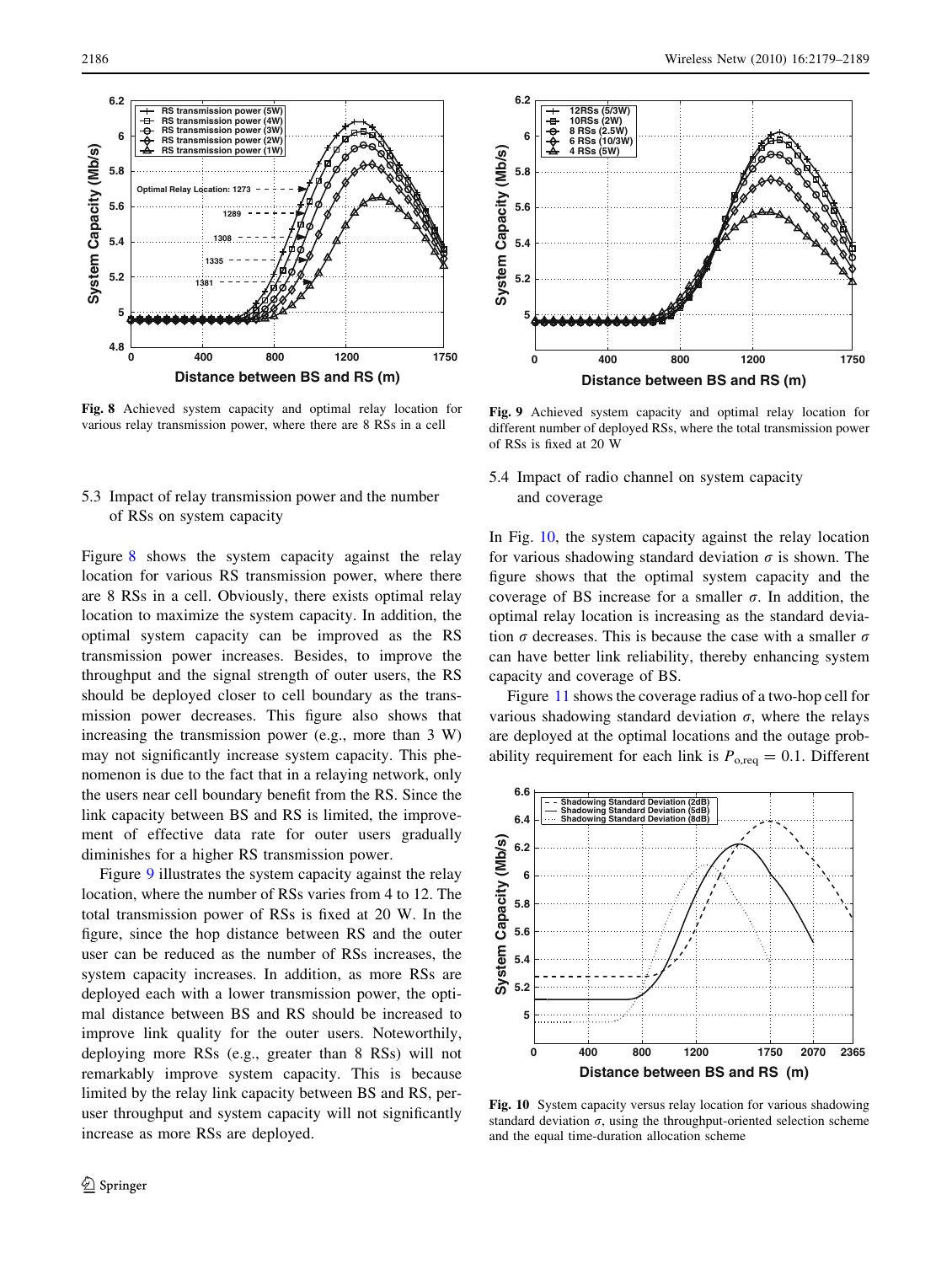<span id="page-8-0"></span>

Fig. 11 Coverage of a two-hop cell for various shadowing standard deviation  $\sigma$ , where 8 RSs are deployed at the optimal locations and the outage probability requirement is  $P_{\text{o,req}} = 0.1$ 

from Figs.  $4, 5, 6, 7, 8, 9$  $4, 5, 6, 7, 8, 9$  $4, 5, 6, 7, 8, 9$  $4, 5, 6, 7, 8, 9$  $4, 5, 6, 7, 8, 9$  $4, 5, 6, 7, 8, 9$  $4, 5, 6, 7, 8, 9$  $4, 5, 6, 7, 8, 9$  $4, 5, 6, 7, 8, 9$  $4, 5, 6, 7, 8, 9$  $4, 5, 6, 7, 8, 9$  and [10](#page-7-0) which focus on the capacity enhancement by deploying RSs in a fore-deployed cellular system, here we aim at understanding the coverage extension by RSs. This is a useful information for network planning to reduce the infrastructure cost since we can deploy fewer BSs in an area. This figure shows that by deploying the RSs at the optimal location as shown in Fig. [10,](#page-7-0) the coverage radius of two-hop cell can be significantly increased. In this example, compared to the case without RS, RS can extend the coverage by about 36% for  $\sigma = 8$  dB.

# 6 Conclusions

In this paper, we investigate the impact of relay location on system capacity and discuss how to decide whether the two-hop relay communication should be used to deliver data. The contributions of this work are described in the following. First, we compare the signal strength-oriented and throughput-oriented link selection rules. Simulation results show that the signal strength-oriented scheme can improve SNR, whereas may achieve lower system capacity than the one-hop transmission. By contrast, the throughputoriented scheme can yield higher system capacity, although the received SNR is slightly lower than that in the signal strength-orient scheme. Second, we perform optimization design for relay location to maximize system capacity. It is shown that properly designing relay location can significantly improve system capacity; however, deploying the RS at random location may even degrade system capacity. Third, the impacts of RS transmission power, the number of RSs in a cell, and the radio channel on system capacity and coverage are investigated. Some important observations are obtained as follows:

- Due to capacity limitation in the link between BS and RS, continually increasing RS transmission power and the number of RSs may not significantly improve system capacity. In the simulation example, eight RSs in a cell can be a good choice.
- For different number of RSs, various propagation environments and transmission power, the relay location should be appropriately designed to maximize system capacity.
- With a proper location design, RS can not only improve capacity but extend coverage. In the example, RS can extend system coverage by about 33% for various shadowing standard deviations  $\sigma$ .

Acknowledgements This work was supported in part by the MoE ATU Plan, the Program for Promoting Academic Excellence of Universities (Phase II), and the National Science Council under Grant 98W803C, Grant NSC 97-2752-E-009-003-PAE, Grant 97-2221-E-009-097-MY3, Grant 97-2221-E-009-099-MY3, and Grant 96-2628- E-009-004-MY3.

### References

- 1. Peters, S. W., Heath, J., & Robert W. (2009). The future of WiMAX: Multihop relaying with IEEE 802.16j. IEEE Communications Magazine, 47(1), 104–111.
- 2. Genc, V., Murphy, S., Yu, Y., & Murphy, J. (2008). IEEE 802.16j relay-based wireless access networks: an overview. IEEE Wireless Communications, 15(5), 56–63.
- 3. Pabst, R., Walke, B., Schultz, D. C., et al. (2004). Relay-based deployment concepts for wireless and mobile broadband radio. IEEE Communications Magazine, 42(9), 80–89.
- 4. Yanikomeroglu, H. (2002). Fixed and mobile relaying technologies for cellular networks. In the 2nd Workshop on applicaiions and services, in wireless networks (ASWN) (pp. 75–81). Paris, France, July 3–5.
- 5. Huang, J.-H., Wang, L.-C., & Chang, C.-J. (2006). Capacity and QoS for a scalable ring-based wireless mesh network. IEEE Journal on Selected Areas in Communications, 24(11), 2070– 2080.
- 6. Huang, J.-H., Wang, L.-C., & Chang, C.-J. (2008). Throughputcoverage tradeoff in a scalable wireless mesh network. Journal of Parallel and Distributed Computing, 68(3), 278–290.
- 7. Huang, J.-H., Wang, L.-C., & Chang, C.-J. (2008). QoS provisioning in a scalable wireless mesh network for intelligent transportation systems. IEEE Transactions on Vehicular Technology, 57(5), 3121–3135.
- 8. Grossglauser, M., & Tse, D. N. C. (2002). Mobility increases the capacity of ad hoc wireless networks. IEEE/ACM Transactions on Networking, 10(4), 477–486.
- 9. Li, H., & Yu, D. (2002). Performance comparison of ad-hoc and cellular based routing algorithms in multi-hop cellular networks. In International symposium wireless personal multimedia communications (WPMC'02). Hawaii.
- 10. Irnich, T., Schultz, D., Pabst, R., & Wienert, P. (2003). Capacity of a relaying infrastructure for broadband radio coverage of urban areas. In Proceedings of 10th WWRF meeting. New York.
- 11. Gastpar, M., & Vetterli, M. (2002). On the capacity of wireless networks: The relay case. In Proceedings of IEEE INFOCOM 2002, vol . 3 (pp. 1577–1586). New York.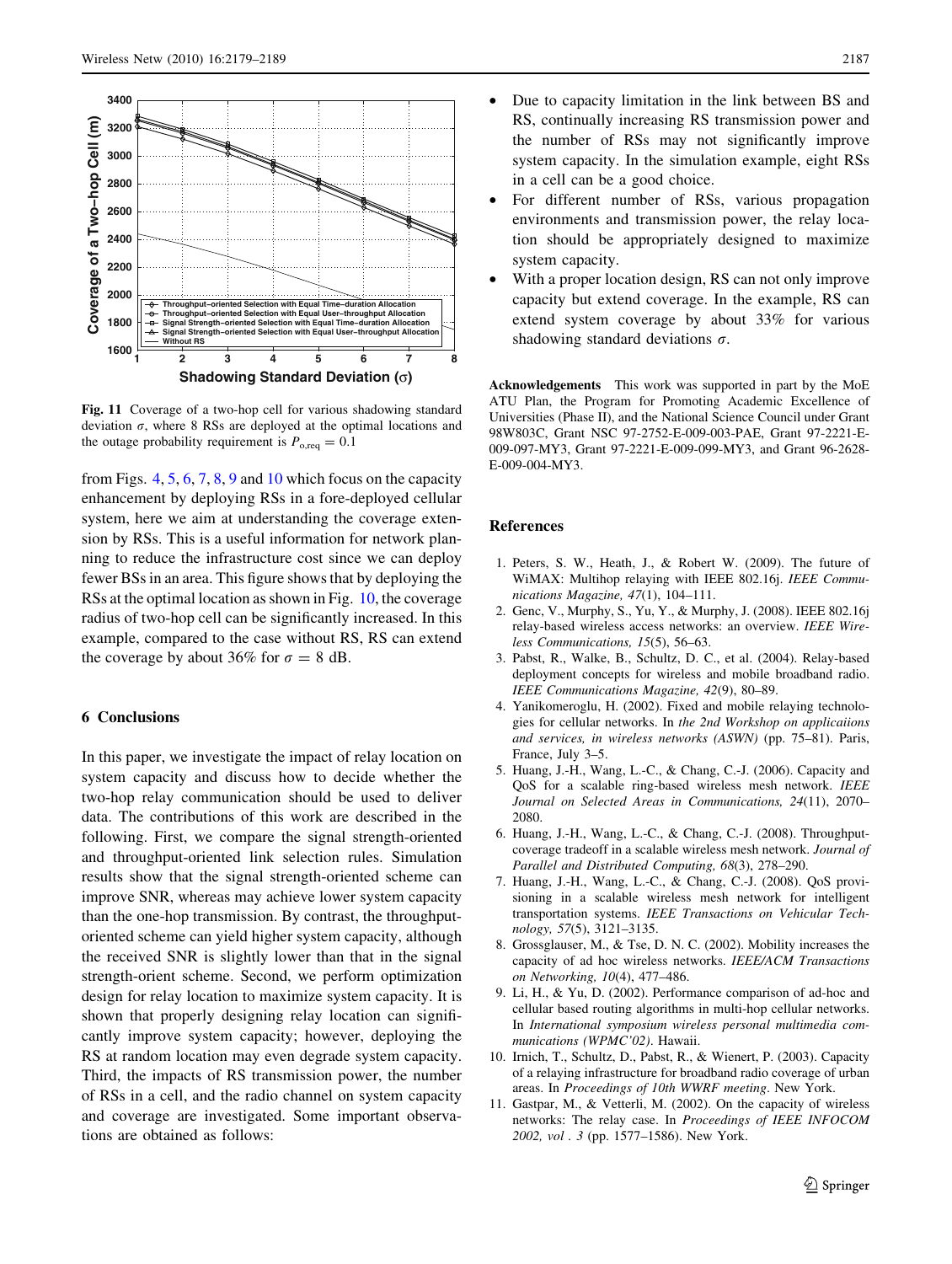- <span id="page-9-0"></span>12. Wittneben, A., & Rankov, B. (2003). Impact of cooperative relays on the capacity of rank deficient mimo channels. In IST mobile and wireless communications summit (pp. 421–425). Portugal: Aveiro.
- 13. Sreng, V., Yanikomeroglu, H., & Falconet, D. (2002). Coverage enhancement through two-hop relaying in cellular radio systems. In IEEE wireless communication and networking conference (WCNC'02) (pp. 881–885). Orlando, USA.
- 14. Sreng, V., Yanikomeroglu, H., & Falconet, D. (2003). Relayer selection strategies in cellular networks with peer-to-peer relaying. In IEEE VTC fall (pp. 1949–1953), Orlando, FL.
- 15. Pabst, R., Esseling, N., & Walke, B. H. (2005). Fixed relays for next generation wireless systems-system concept and performance evaluation. Journal of Communications and Networks, 7(2), 104–114.
- 16. Viswanathan, H., & Mukherjee, S. (2005). Performance of cellular networks with relays and centralized scheduling. IEEE Transactions on Wireless Communications, 4(5), 2318–2328.
- 17. Wang, L. C., Chen, A., & Huang, S. Y. (2007). A cross-layer investigation for the throughput performance of CSMA/CA-based wireless local area networks with directional antennas and capture effect. IEEE Transactions on Vehicular Technology, 56(5), 2756–2766.
- 18. Senarath, G., Tong, W., Zhu, P., et al. (2007). Multi-hop relay system evaluation methodology (channel model and performance metric). IEEE 802.16j-06/013r3.
- 19. Stüber, G. L. (2001). Principles of mobile communication, 2nd edn. London: Kluwer.
- 20. Chandrasekhar, V., & Andrews, J. G. (2009). Uplink capacity and interference avoidance for two-tier femtocell networks. *IEEE* Transactions on Wireless Communications, 8(7), 3489–3509.
- 21. Viterbi, A. M., & Viterbi, A. J. (1993). Erlang capacity of a power controlled CDMA system. IEEE Journal on Selected Areas in Communications, 11(6), 892–990.
- 22. Ball, C. F., Humburg, E., Ivanov, K., & Müllner, R. (2005). Rapid estimation method for data capacity and spectrum efficiency in cellular networks. In Proceedings of 14th IST summit. Dresden, Germany.

# Author Biographies



Jane-Hwa Huang received the B.S., M.S., and Ph.D degrees in electrical engineering from the National Cheng-Kung University, Tainan, Taiwan, R.O.C., in 1994, 1996, and 2003, respectively. He joined the Department of Communication Engineering, National Chiao-Tung University, Taiwan, as a Postdoctoral Researcher from 2004 to January 2006, and a Research Assistant Professor since January 2006. From August 2009, he has been with the Graduate Institute of

Communication Engineering, National Chi Nan University, Taiwan, as an Assistant Professor. His current research interests are in the areas of wireless networks, wireless multi-hop communications, and radio resource management.



Li-Chun Wang received the B.S. degree from the National Chiao-Tung University, Hsinchu, Taiwan, R.O.C., the M.S. degree from the National Taiwan University, Taipei, Taiwan, and the M.Sci. and Ph.D. degrees from the Georgia Institute of Technology, Atlanta, in 1986, 1988, 1995, and 1996, respectively, all in electrical engineering. From 1990 to 1992, he was with Chunghwa Telecom. In 1995, he was affiliated with Northern Telecom, Richardson,

Texas. From 1996 to 2000, he was with AT&T Laboratories, where he was a senior technical staff member in the Wireless Communications Research Department. Since August 2000, he has been with the Department of Communication Engineering, National Chiao-Tung University, Taiwan, as an associate professor and has been promoted to a full professor since August 2005. He was a corecipient of the Jack Neubauer Best Paper Award from the IEEE Vehicular Technology Society in 1997. His current research interests include cellular architectures, radio network resource management, cross layer optimization for cooperative, and cognitive wireless networks. He is the holder of three US patents with three more pending. He is a senior member of the IEEE.



Chung-Ju Chang was born in Taiwan, ROC, in August 1950. He received the B.E. and M.E. degrees in electronics engineering from National Chiao-Tung University (NCTU), Hsinchu, Taiwan, in 1972 and 1976, respectively, and the Ph.D degree in electrical engineering from National Taiwan University (NTU), Taiwan, in 1985. From 1976 to 1988, he was with Telecommunication Laboratories, Directorate General of Telecommunications, Ministry

of Communications, Taiwan, as a Design Engineer, Supervisor, Project Manager, and then Division Director. There, he was involved in designing digital switching system, RAX trunk tester, ISDN usernetwork interface, and ISDN service and technology trials in Science-Based Industrial Park. In the meantime, he also acted as a Science and Technical Advisor for the Minister of the Ministry of Communications from 1987 to 1989. In 1988, he joined the Faculty of the Department of Communication Engineering and Center for Telecommunications Research, College of Electrical Engineering and Computer Science, National Chiao-Tung University, as an Associate Professor. He has been a Professor since 1993. He was Director of the Institute of Communication Engineering from August 1993 to July 1995, Chairman of Department of Communication Engineering from August 1999 to July 2001, and the Dean of the Research and Development Office from August 2002 to July 2004. Also, he was an Advisor for the Ministry of Education to promote the education of communication science and technologies for colleges and universities in Taiwan during 1995–1999; he is acting as a Committee Member of